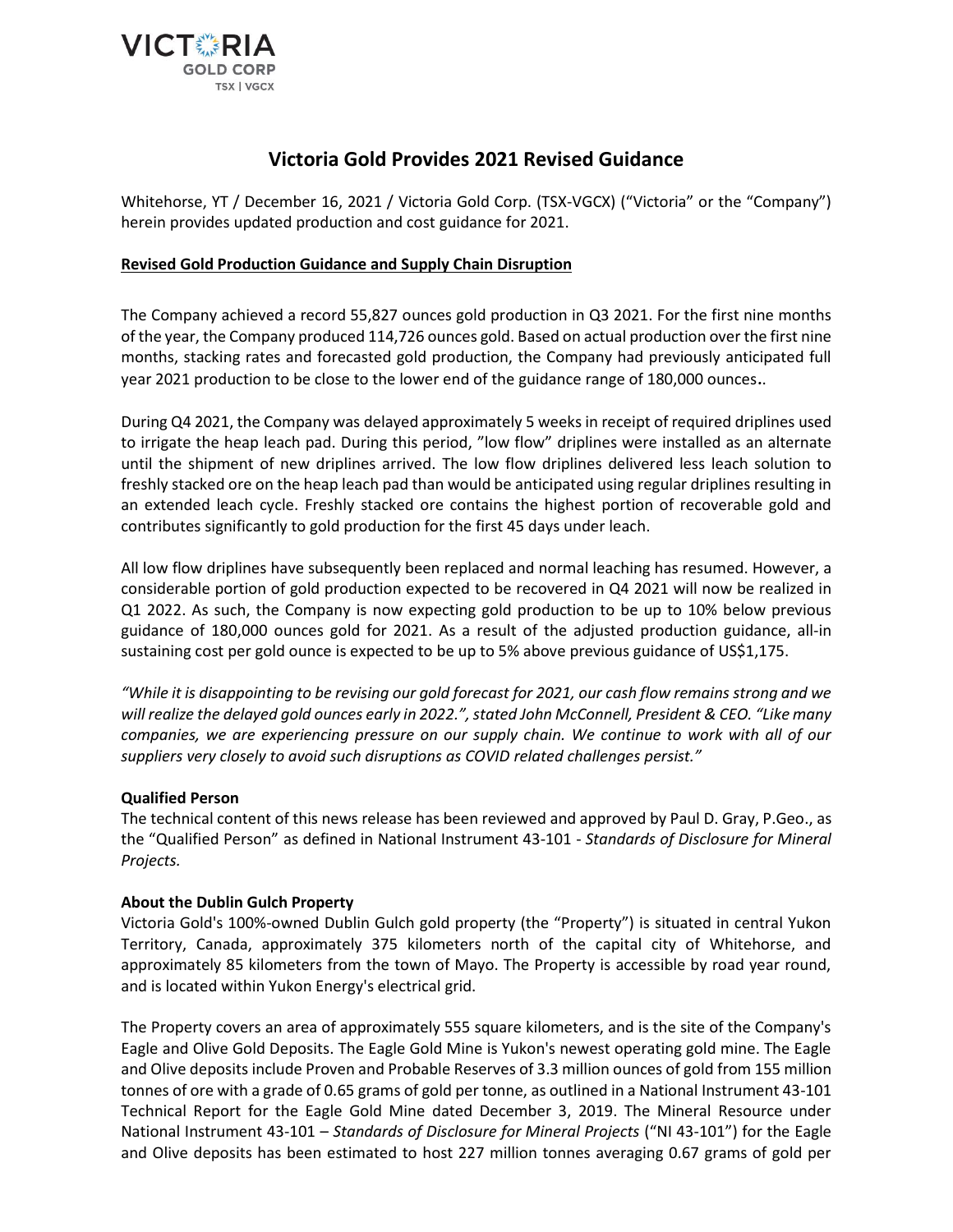tonne, containing 4.7 million ounces of gold in the "Measured and Indicated" category, inclusive of Proven and Probable Reserves, and a further 28 million tonnes averaging 0.65 grams of gold per tonne, containing 0.6 million ounces of gold in the "Inferred" category.

#### **Cautionary Language and Forward-Looking Statements**

This press release includes certain statements that may be deemed "forward-looking statements". Except for statements of historical fact relating to Victoria, information contained herein constitutes forward-looking information, including any information related to Victoria's strategy, plans or future financial or operating performance. Forward-looking information is characterized by words such as "plan", "expect", "budget", "target", "project", "intend", "believe", "anticipate", "estimate" and other similar words, or statements that certain events or conditions "may", "will", "could" or "should" occur, and includes any guidance and forecasts set out herein (including, but not limited to, production and operational guidance of the Corporation). In order to give such forward-looking information, the Corporation has made certain assumptions about the its business, operations, the economy and the mineral exploration industry in general, in particular in light of the impact of the novel coronavirus and the COVID-19 disease ("COVID-19") on each of the foregoing. In this respect, the Corporation has assumed that production levels will remain consistent with management's expectations, contracted parties provide goods and services on agreed timeframes, equipment works as anticipated, required regulatory approvals are received, no unusual geological or technical problems occur, no material adverse change in the price of gold occurs and no significant events occur outside of the Corporation's normal course of business. Forward-looking information is based on the opinions, assumptions and estimates of management considered reasonable at the date the statements are made, and are inherently subject to a variety of risks and uncertainties and other known and unknown factors that could cause actual events or results to differ materially from those described in, or implied by, the forward-looking information. These factors include the impact of general business and economic conditions, risks related to COVID-19 on the Company, global liquidity and credit availability on the timing of cash flows and the values of assets and liabilities based on projected future conditions, anticipated metal production, fluctuating metal prices, currency exchange rates, estimated ore grades, possible variations in ore grade or recovery rates, changes in accounting policies, changes in Victoria's corporate resources, changes in project parameters as plans continue to be refined, changes in development and production time frames, the possibility of cost overruns or unanticipated costs and expenses, uncertainty of mineral reserve and mineral resource estimates, higher prices for fuel, steel, power, labour and other consumables contributing to higher costs and general risks of the mining industry, failure of plant, equipment or processes to operate as anticipated, final pricing for metal sales, unanticipated results of future studies, seasonality and unanticipated weather changes, costs and timing of the development of new deposits, success of exploration activities, requirements for additional capital, permitting time lines, government regulation of mining operations, environmental risks, unanticipated reclamation expenses, title disputes or claims, limitations on insurance coverage and timing and possible outcomes of pending litigation and labour disputes, risks related to remote operations and the availability of adequate infrastructure, fluctuations in price and availability of energy and other inputs necessary for mining operations. Although Victoria has attempted to identify important factors that could cause actual actions, events or results to differ materially from those described in, or implied by, the forward-looking information, there may be other factors that cause actions, events or results not to be anticipated, estimated or intended. There can be no assurance that forward-looking information will prove to be accurate, as actual results and future events could differ materially from those anticipated in such statements. The reader is cautioned not to place undue reliance on forward-looking information. The forward-looking information contained herein is presented for the purpose of assisting investors in understanding Victoria's expected financial and operational performance and Victoria's plans and objectives and may not be appropriate for other purposes. All forward-looking information contained herein is given as of the date hereof, as the case